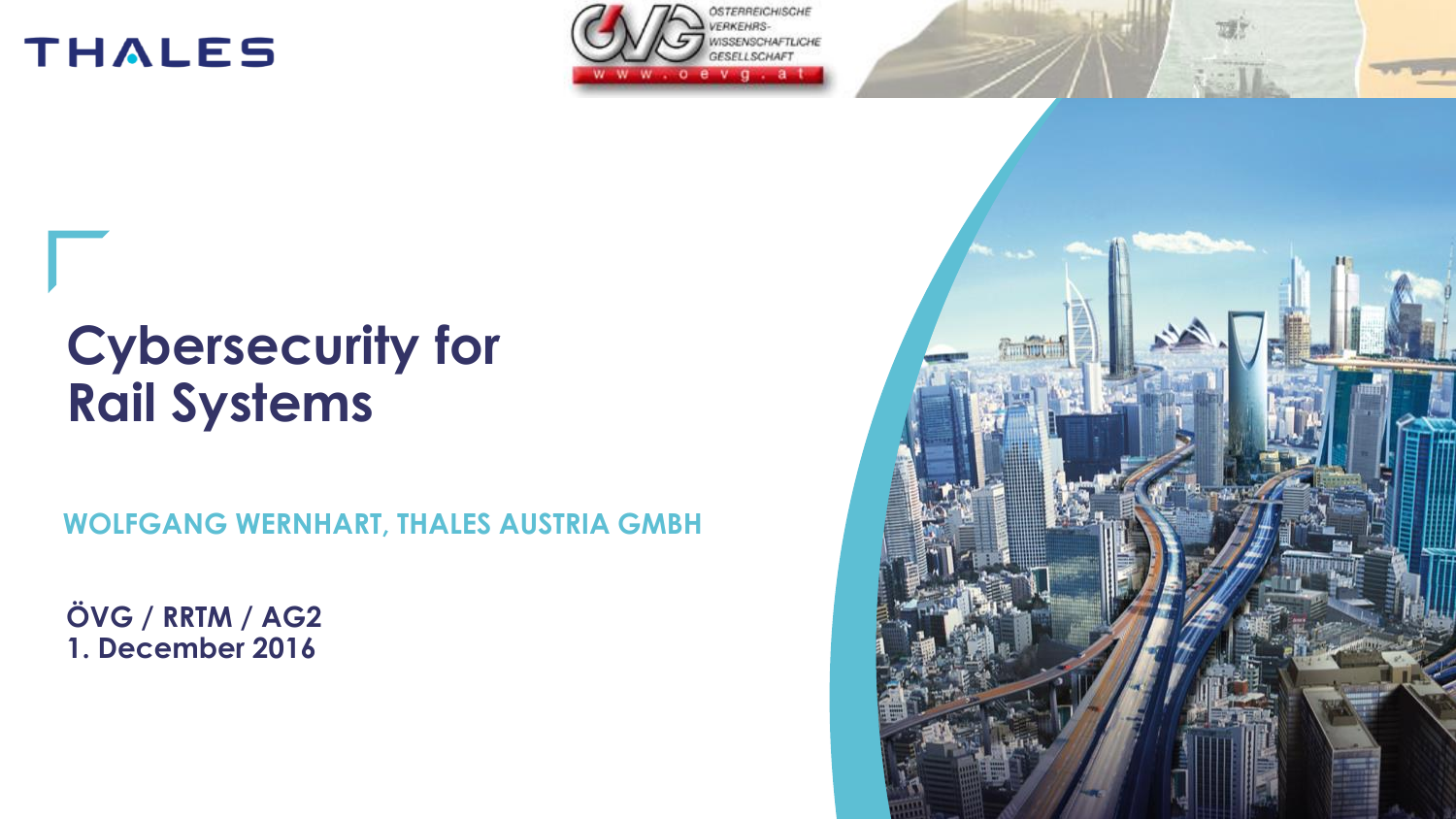## **Safety & Cybersecurity**

**Safety: « The state of being free of risk or danger and the means/actions to obtain this state ».**  کی ہے جو میں اس کے لیے

**Cybersecurity: « The protection of information systems from theft or damage, as well as from disruption or misdirection of the services they provide ».** 

**The « digital transformation » of Rail Systems requires increased attention on Cybersecurity, to avoid operational disruption, access to user confidential data, and ensure safety is not impaired.** 





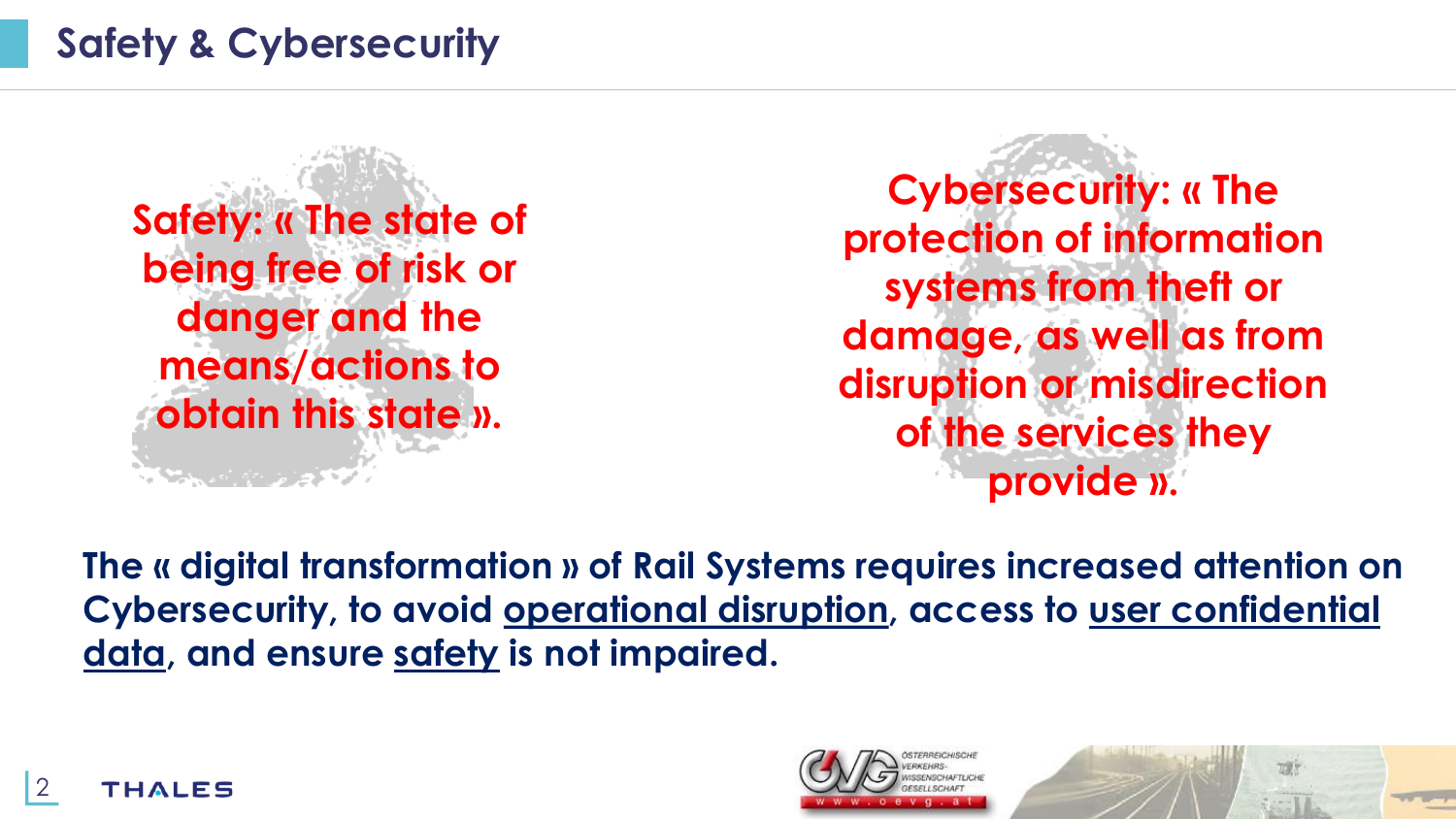# **Blackmail**

# **To cause Chaos**

# **Damage of reputation**

# **Industrial Spying**



# **For "fun" or "competition"**



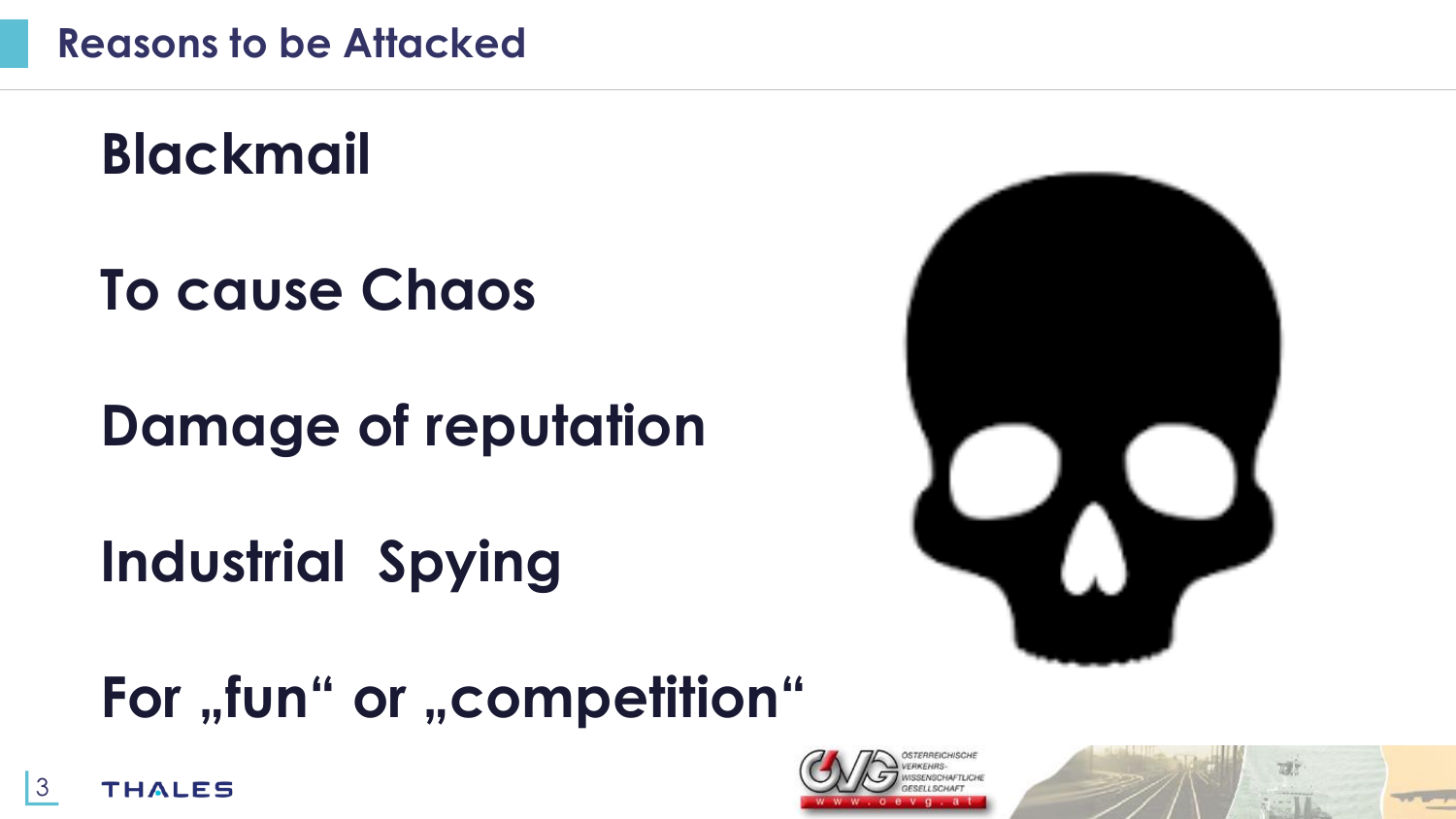### **Infiltration Rate & Source**



## Source of Infiltration (sans.org, 2015)



FRAFICHISCHI **ISCHAFTLICHE** o e v q a t

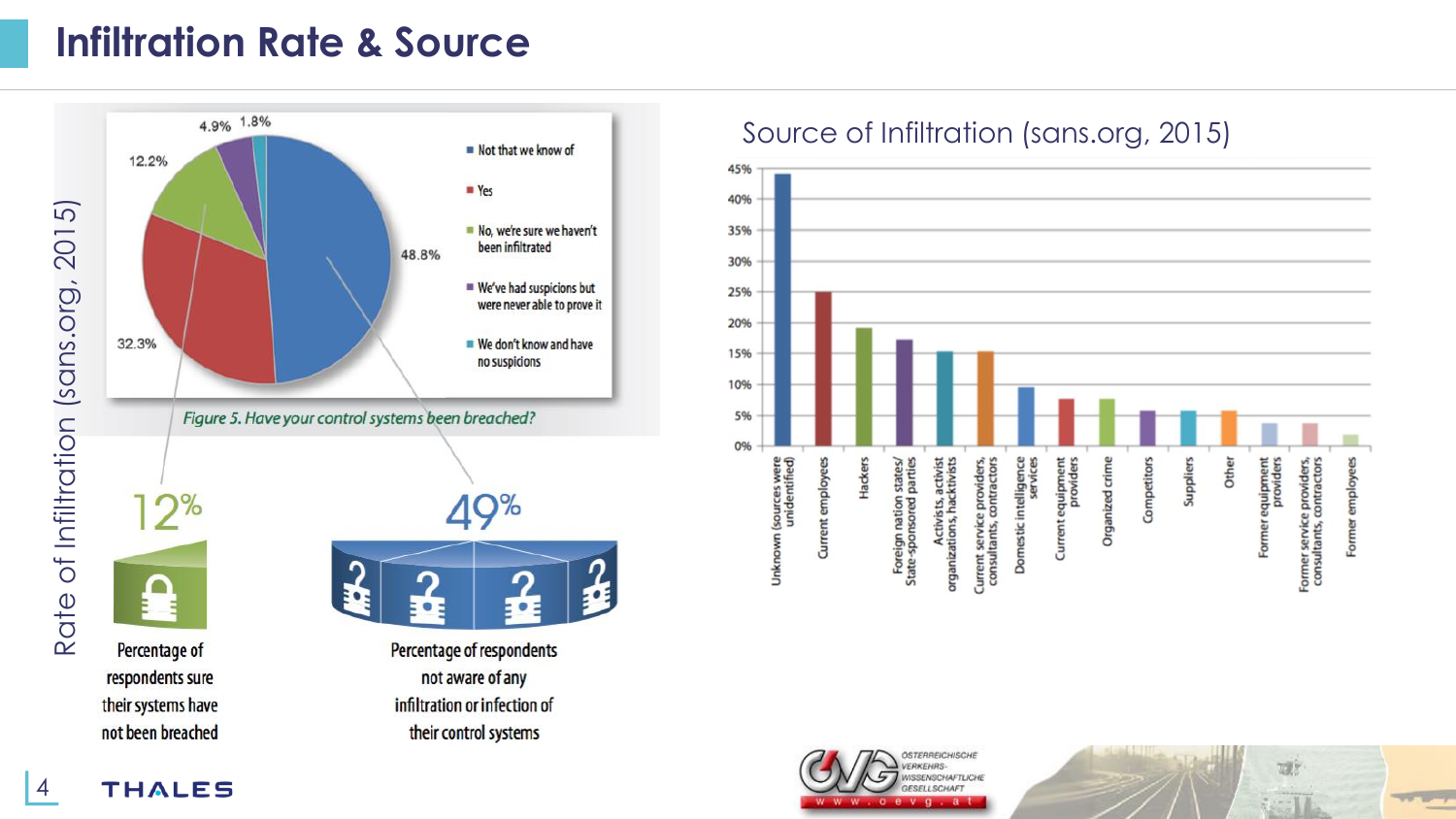### **Vulnerabilities**



5 **THALES**  o e v g . a t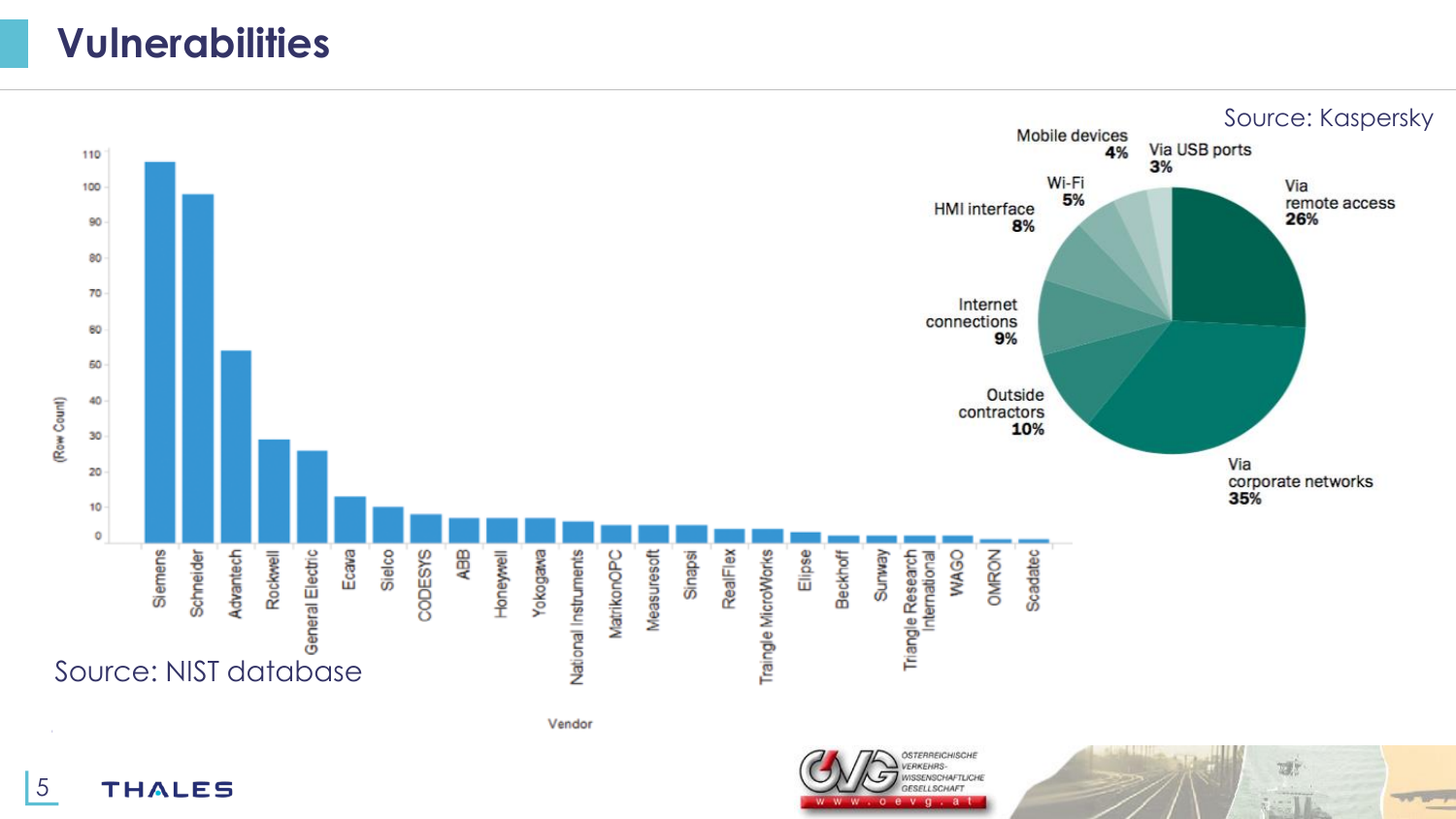## **Strategies**

7 strategies and their percentage of incidents potentially mitigated by each strategy



Source: US dept of Homeland Security





**THALES** 6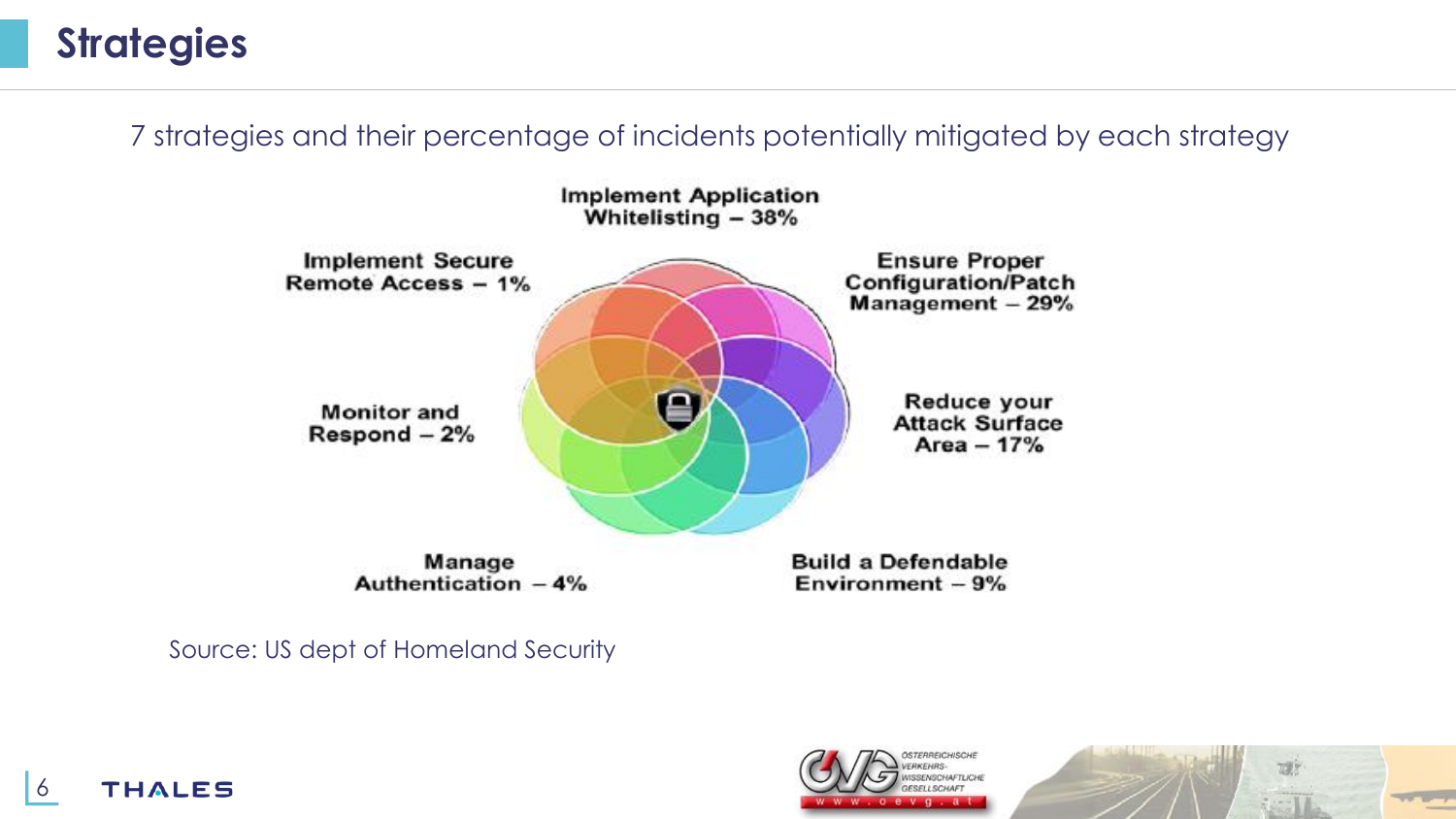## **Cybersecurity in Intelligent Public Transport (IPT)**

#### **Challenges**

**C1** Difficulties to integrate security for safety **C2** Inadequate importance and spending for Cybersecurity **C3** Inadequate checking for countermeasusers **C4** Unwillingness to collaborate and exchange information **C5** Slow phasing out of legacy systems **C6** Inadequate data exchange between IPT and CS operators **C7** Weak situational awareness of cyber threats **C8** Resistance to security adoption

#### Gaps

**G1** Lack of a common EU approach to IPT **G2** No integration of security in current guidelines/strategies **G3** Lack of common definitions and formalised policies **G4** Lack of corporate governance for IPT security **G5** No specific security standards for IPT **G6** Lack of advanced interdependet analysis tools **G7** Lack of advanced risk assessment tools **G8** Lack of advanced real-time security technologies





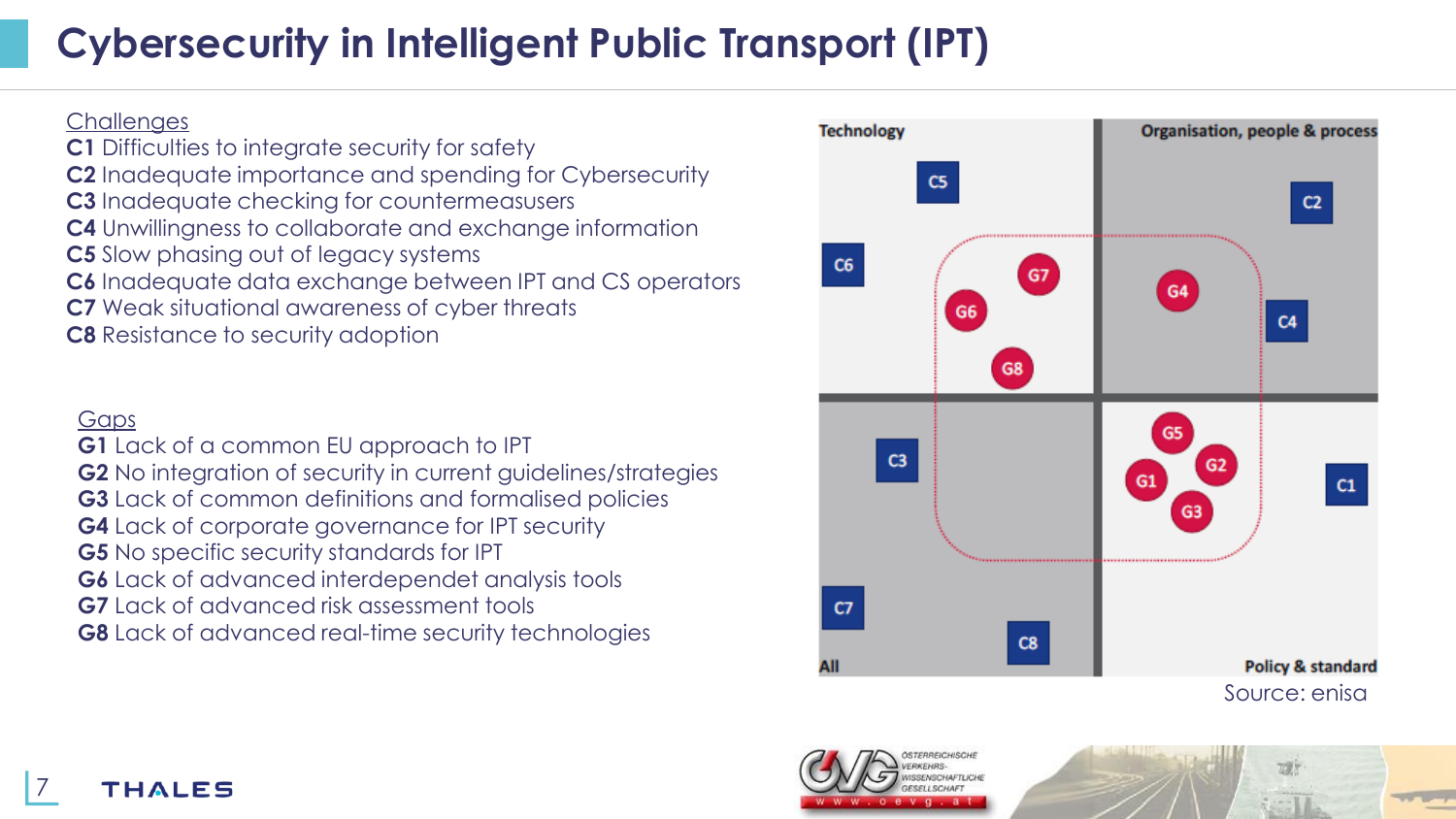### **Standards**

▌ **Requirements for critical infrastructures firmed up by Public Authorities**

- European commission: ENISA, Europe 2020 NIS
- **> Most National NSAs introducing guidelines**

### ▌**Active standards and working groups**

- Generic ICT: NIST SP800-53; ISO/IEC2700x
- Industrial Control Systems: NIST SP800-82 (US), ISA(IEC) 62443
- > Rail specific: APTA, CENELEC SC9XA-SG16 WG, UITP WG, UNIFE WG



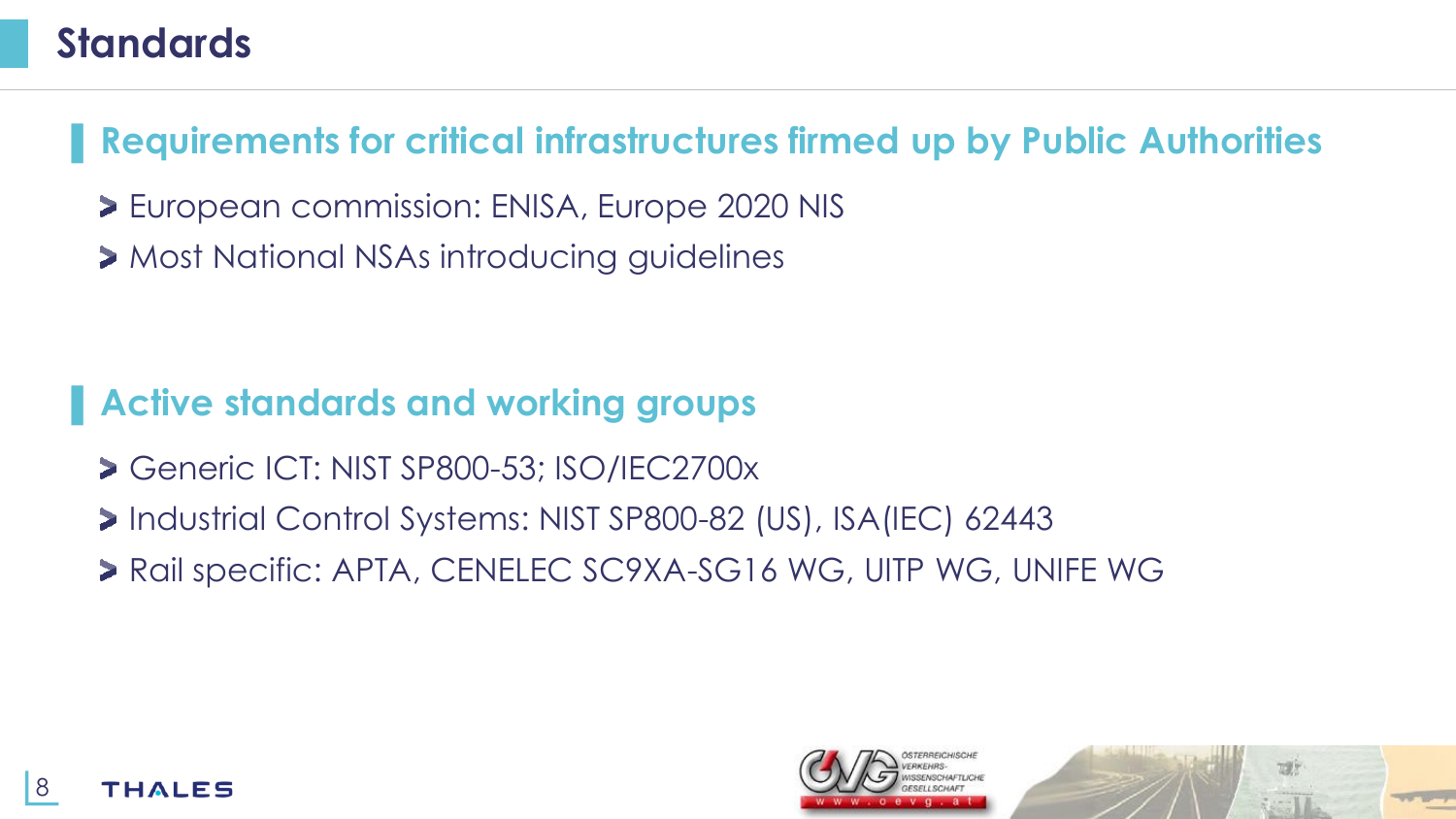### **Areas of possible vulnerabilities in Rail Systems…**



v q.at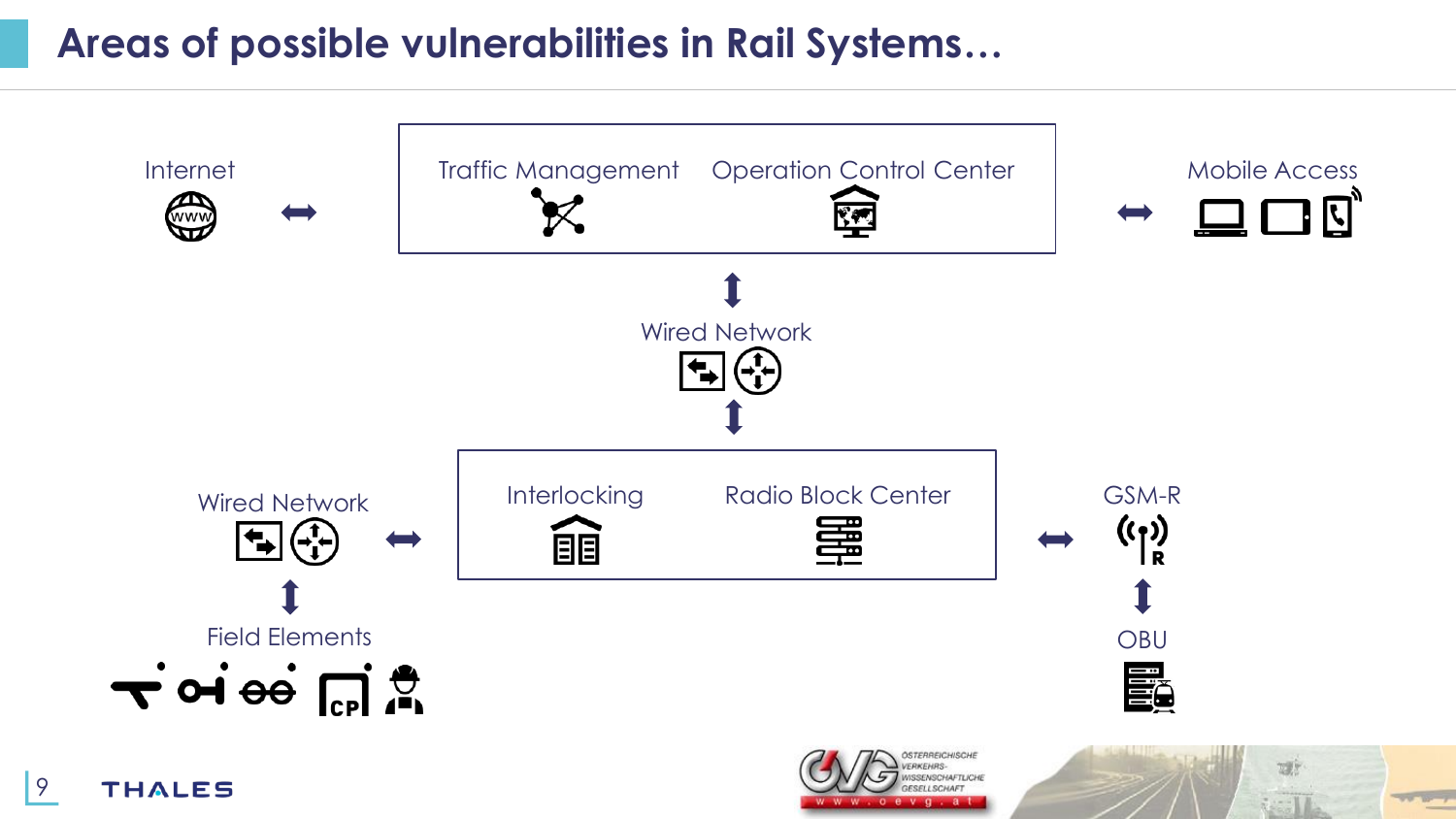### **Areas of possible attacks in Rail Systems…**

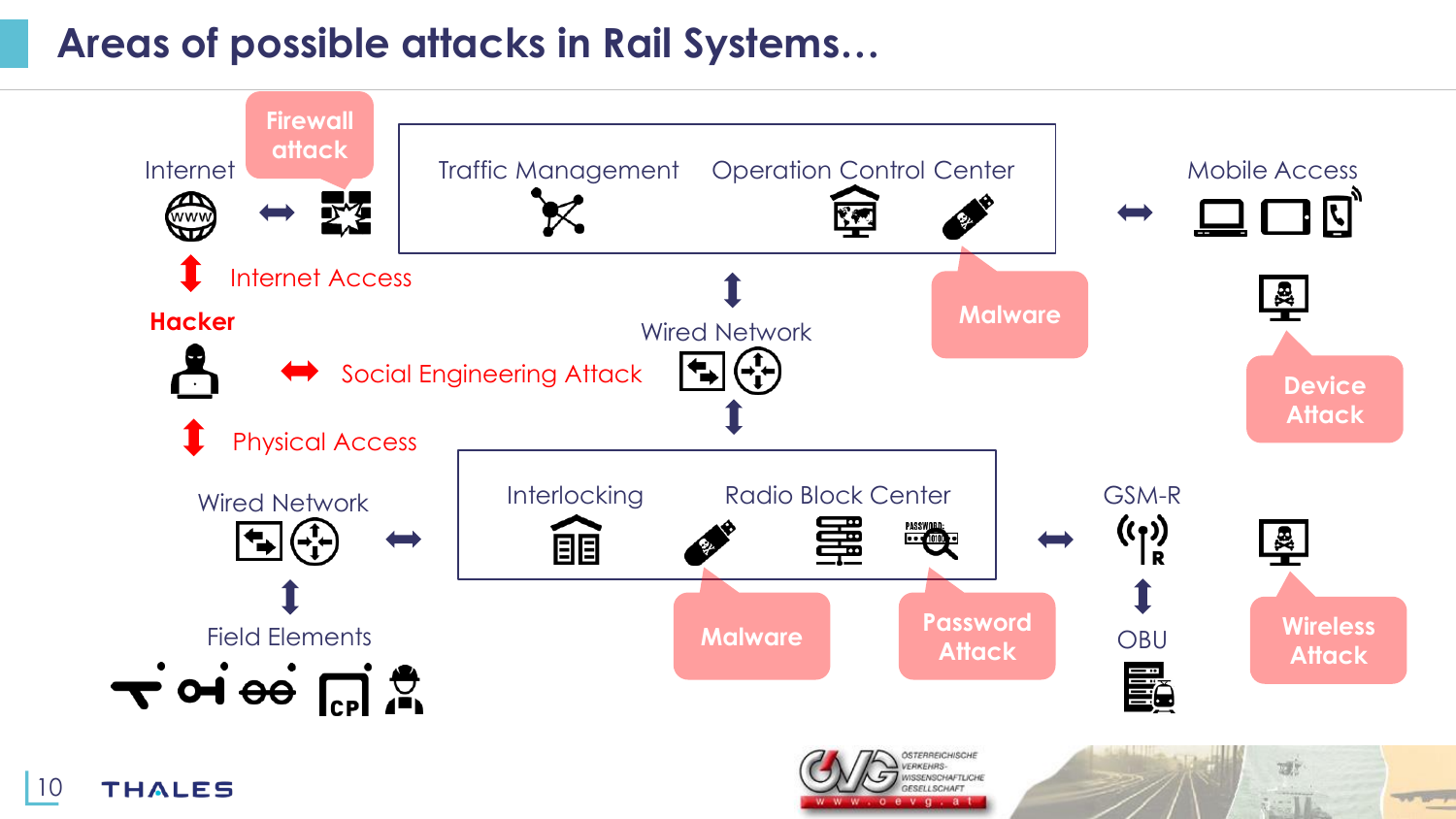### **Areas of possible impacts in Rail Systems…**



11 **THALES** 

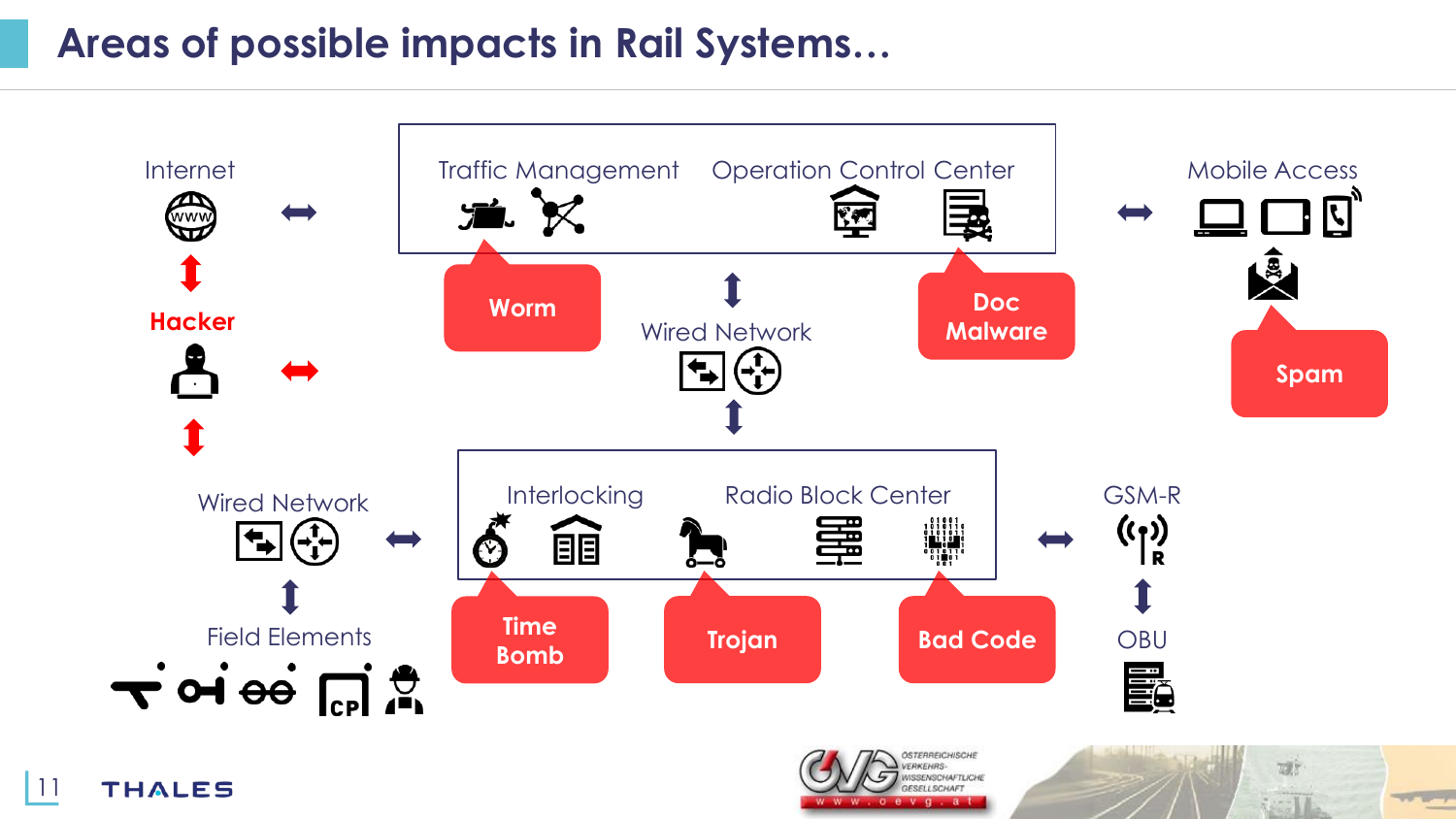### **Areas to protect Rail Systems**

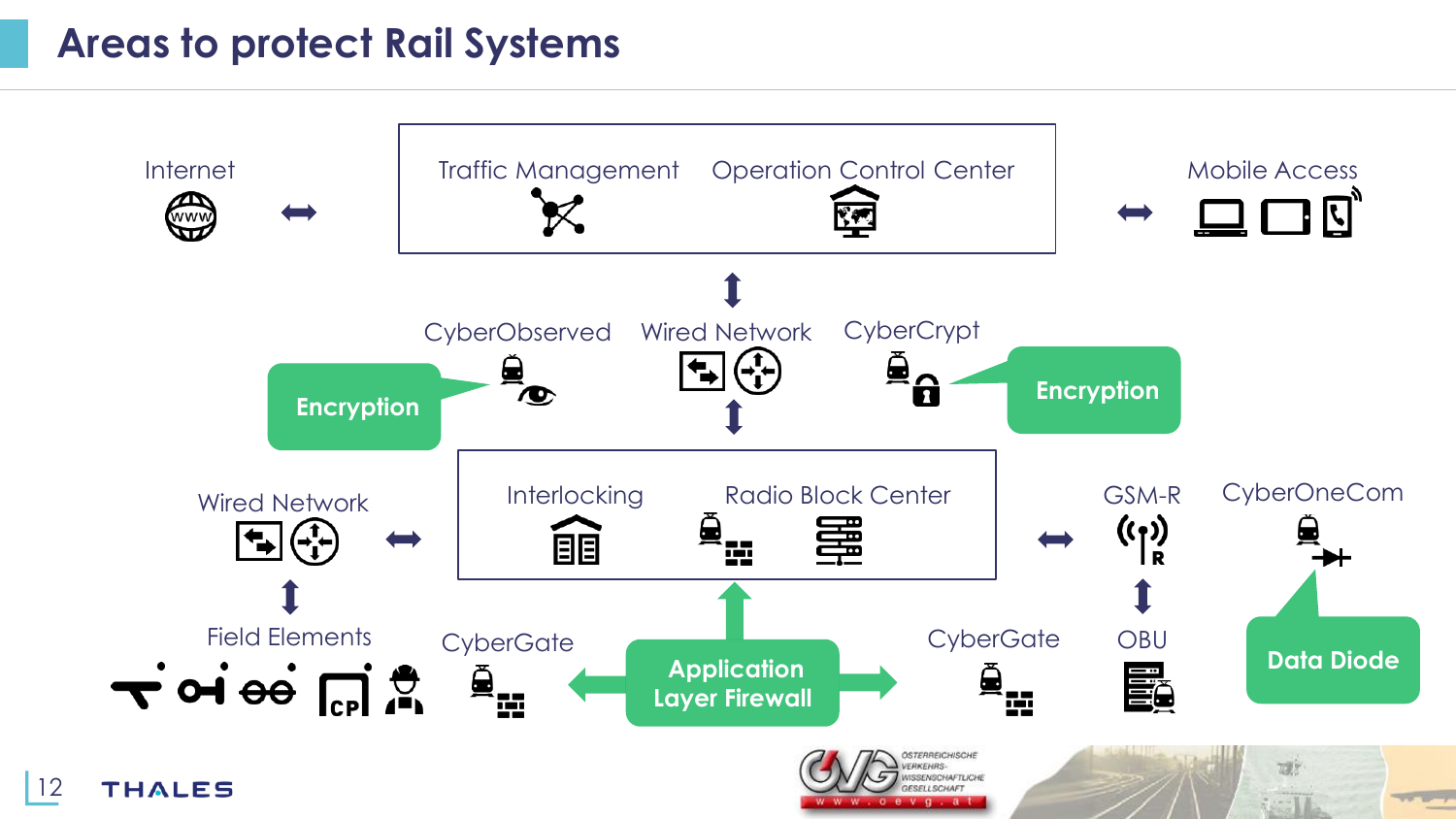### **Areas to protect access in Rail Systems**

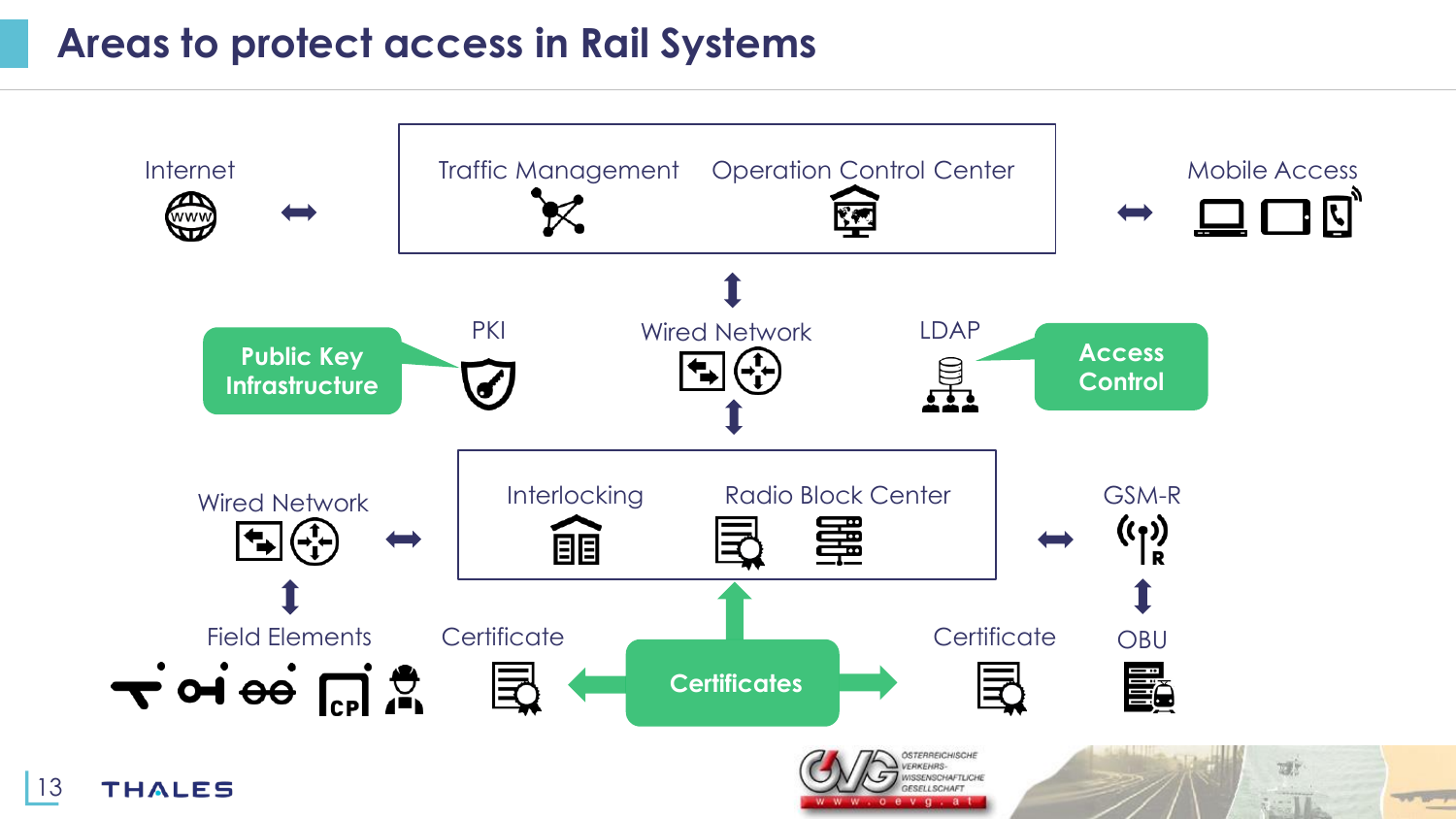### **Areas to monitor security in Rail Systems**



v q.at